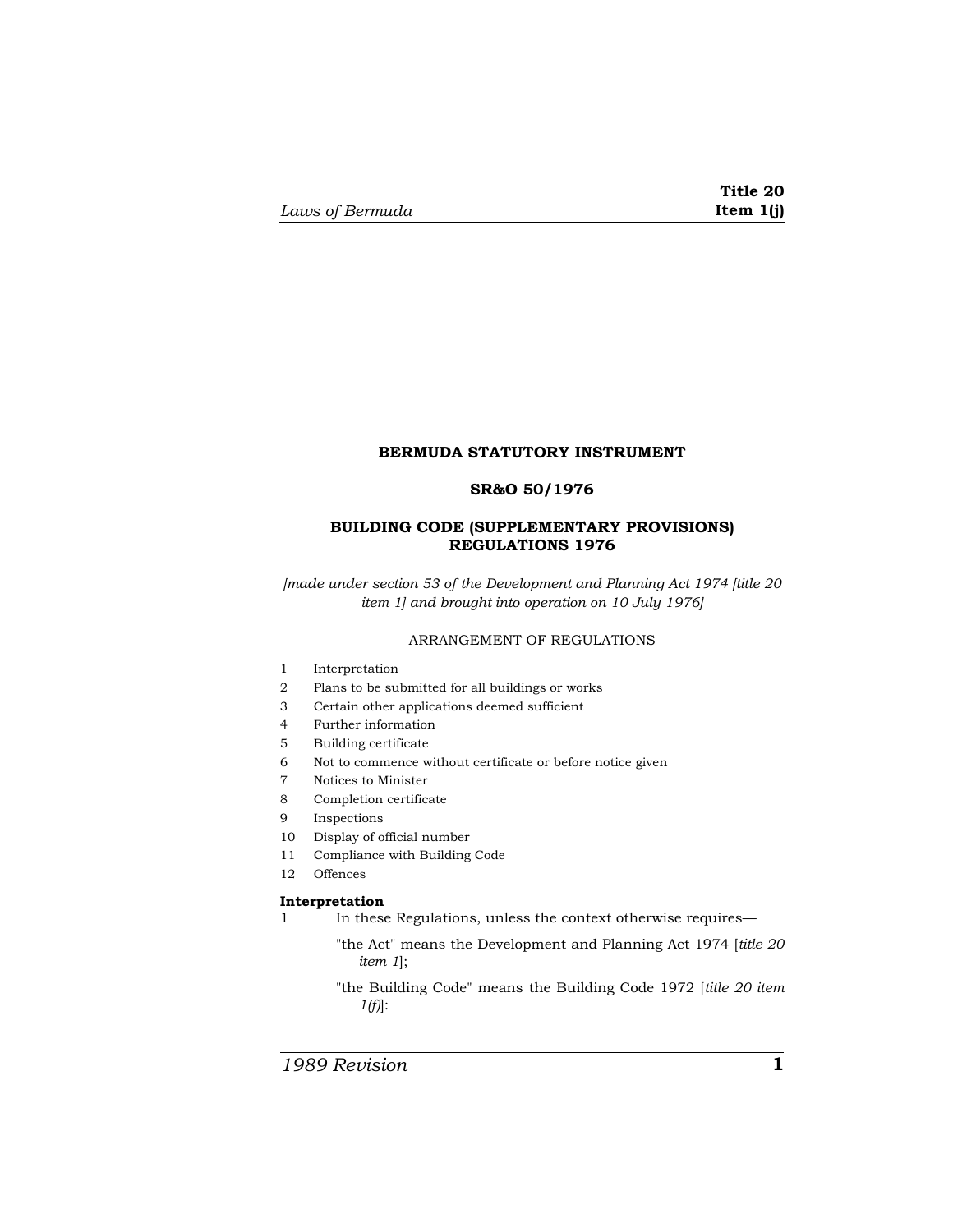# **BUILDING CODE (SUPPLEMENTARY PROVISIONS) REGULATIONS 1976**

"the Minister" includes any person acting on his authority.

#### **Plans to be submitted for all buildings or works**

2 (1) No person shall commence any building or work for which planning permission is required unless he has first submitted a plan of the proposed building or work to the Minister in conformity with this regulation:

Provided that nothing in this paragraph shall require a plan to be submitted for any building or work which is executed under the authority of a development order made under section 15 of the Act.

(2) The plan submitted for the purposes of paragraph (1) may be submitted at the same time as application is made to the Board for planning permission, not being an application for planning permission in principle, or at any time after the grant of such planning permission and during the subsistence thereof.

(3) The plan submitted for the purposes of paragraph (1) shall be in conformity with the Development and Planning (Development Application Procedure) Regulations 1970 [*title 20 item 1(d)*] and shall contain sufficient detail as to design and methods of construction (including elevations) as to enable the Minister to exercise his functions under these Regulations as read with the Building Code.

(4) The Minister may, in the case of minor works, deem the submission of a sketch plan or other description of the works to be executed a sufficient compliance with paragraph (1) and, in the case of major works, require or permit the plan submitted for the purposes of that paragraph to be submitted in form other than that required by paragraph (3).

#### **Certain other applications deemed sufficient**

3 A person who makes application to the Development Applications Board for planning permission for any building or work, not being an application for planning permission in principle, shall be deemed also to have made application to the Minister under regulation 2 if his application is accompanied by plans which comply with the requirements of that regulation or by a sketch plan or other description of the works to be executed which the Minister deems to be sufficient compliance with regulation 2.

#### **Further information**

4 Where plans have been submitted, or are deemed to have been submitted, to the Minister under these regulations, the Minister may by a direction in writing under his hand require the person submitting the plans to submit such further information, plans or drawings as may be specified in the direction and may withhold his certificate under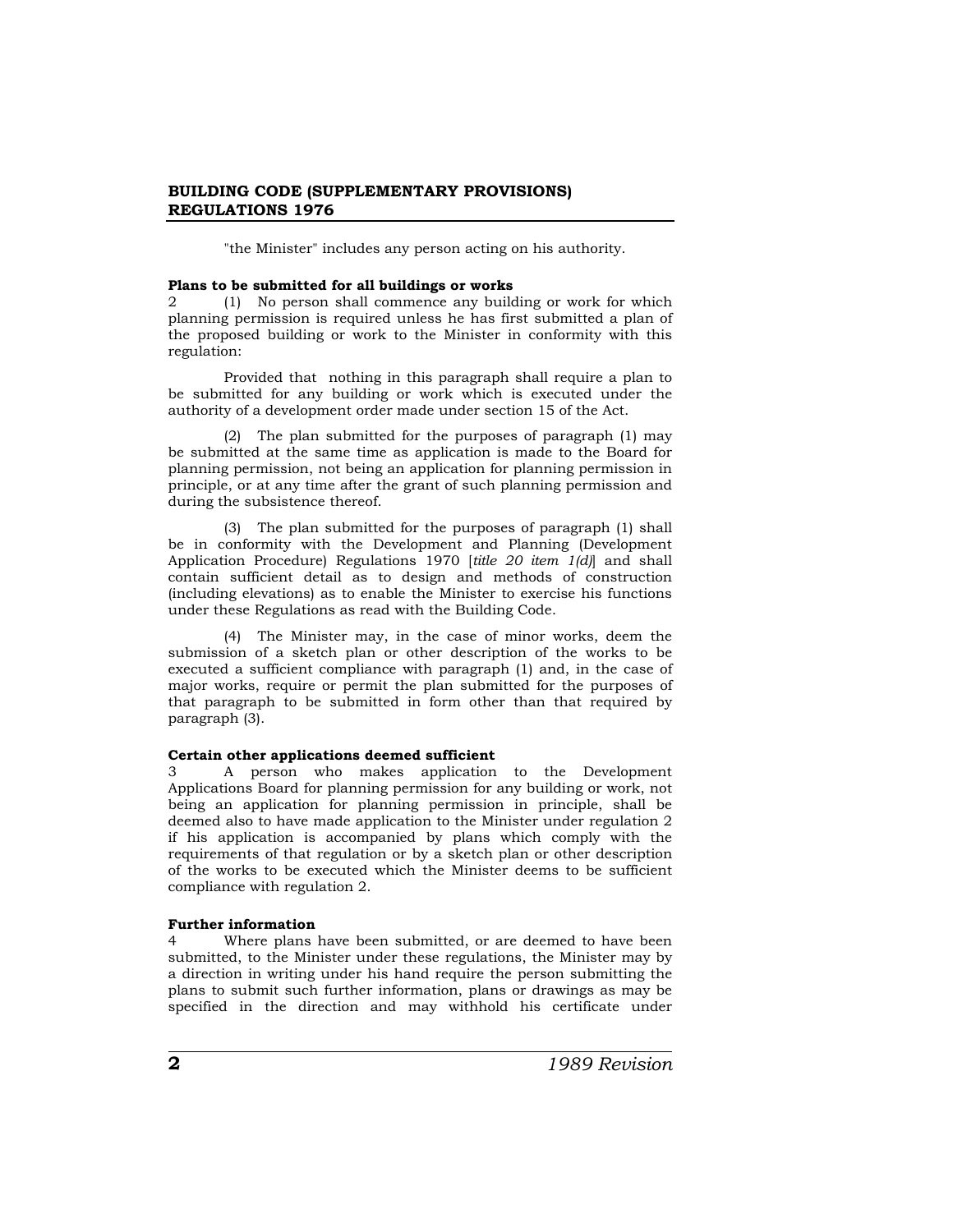regulation 5 until such time as the information, plans or drawings are submitted.

#### **Building certificate**

The Minister shall examine the plans submitted, or which are deemed to have been submitted, to him under these regulations and shall (after taking into consideration any information, plans or drawings furnished under regulation 4) if he is satisfied that the plans conform to the Building Code and are otherwise in accordance with good building or engineering practice, give a certificate under his hand to that effect, but if he is not so satisfied he shall withhold his certificate. When the Minister gives his certificate he shall issue a distinctive number with it.

#### **Not to commence without certificate or before notice given**

6 No person shall commence any building or work the plan of which is required to be submitted to the Minister under regulation 2(1) unless he is in possession of a certificate issued by the Minister under regulation 5 and has given notice to the Minister as required by regulation 7(a).

#### **Notices to Minister**

7 Every person who builds or constructs any building or work or who causes the building or construction of any building or work shall notify the Minister of—

- (a) the setting out of the works prior to the commencement of any building or work including the making of any excavation; and
- (b) the completion of excavations for the foundation of any water tank, building or structure prior to the pouring of the foundation concrete; and
- (c) the completion of the roof structure prior to the roofing material being placed in position; and
- (d) the roughing in of electrical works prior to the concealment of such works in the walls, floors or otherwise in such manner as to prevent further access; and
- (e) the re-commencement of work after its abandonment or suspension for any period In excess of three months,

and no person shall proceed further with the construction of any building work beyond the stage at which notice is required to be given under this regulation until the works have been inspected by the Minister or unless the Minister notifies the person giving notice that no inspection is required.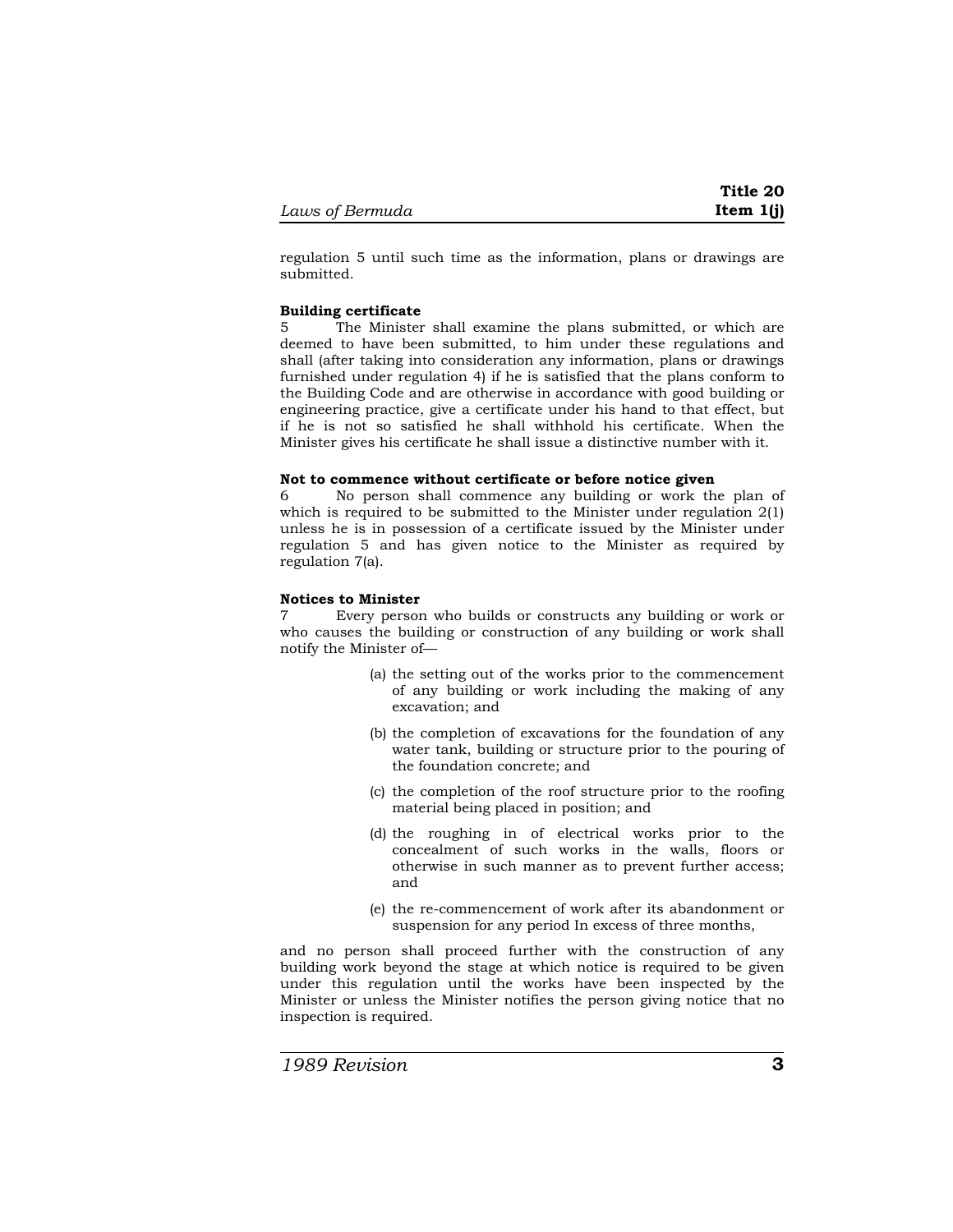# **BUILDING CODE (SUPPLEMENTARY PROVISIONS) REGULATIONS 1976**

#### **Completion certificate**

8 (1) Every person who builds or constructs any building or work or who causes the building or construction of any building or work shall notify the Minister of the completion of the building or work prior to its occupancy, use or commissioning.

(2) No person shall occupy, use or commission any building or work until such building or work has been inspected by the Minister and he has issued his certificate of completion.

(3) The Minister shall issue his certificate of completion if he is satisfied that the building or work has been constructed so as to comply in every respect with the Building Code, and if he is not so satisfied he shall withhold his certificate.

#### **Inspections**

9 The Minister may, in making an inspection of any building or work under these regulations—

(a) make any test;

(b) require the opening up or uncovering of any works,

and generally take such steps as may appear to him to be necessary for the purposes of ascertaining whether such building or work has been constructed in accordance with the Building Code or with the plans in respect of which a certificate has been given under regulation 5.

## **Display of official number**

10 No person shall undertake any building or work unless there is displayed on the site thereof in a prominent place the number issued with the building certificate under regulation 5, from the commencement of the building or work until the completion thereof.

## **Compliance with Building Code**

11 The issuing of a certificate under regulation 5 or 8 shall not authorize any contravention of the Building Code. No certificate purporting to authorize such a contravention shall be valid.

(2) The issuing of a certificate under regulation 5 upon plans and specifications shall not prevent the Minister from thereafter requiring the amendment of such plans and specifications in order to make them conform to the Building Code or from stopping any part of the building operations which are undertaken in contravention of the Building Code or other provision of law applicable thereto.